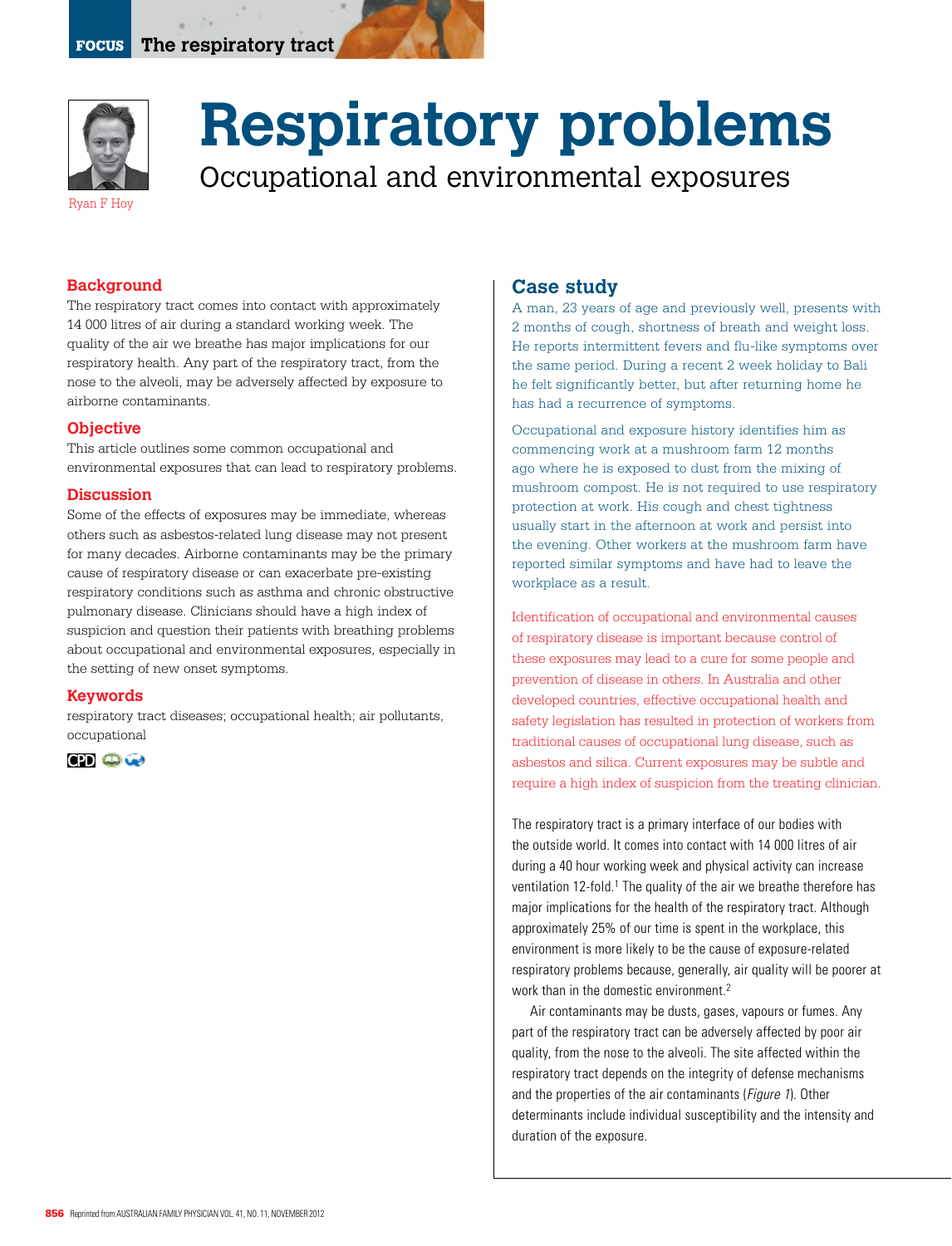

| <b>Rhinitis and laryngitis</b><br>Large particles are deposited in the nose, pharynx, and larynx.<br>More soluble gases (eg. sulfur dioxide) are absorbed by                                                                                                      | Nasal cavity           |
|-------------------------------------------------------------------------------------------------------------------------------------------------------------------------------------------------------------------------------------------------------------------|------------------------|
| upper respiratory tract mucous membranes, causing<br>edema and mucus hypersecretion                                                                                                                                                                               | Pharynx                |
| Tracheitis, bronchitis, and bronchiolitis<br>Large particles (more than 10 um in diameter) are deposited and                                                                                                                                                      | Larynx                 |
| then cleared by cilia. Small particles and fine fibers are deposited in bronchioles<br>and bifurcations of alveolar ducts. Less soluble gases penetrate to deeper,                                                                                                | Trachea                |
| small airways                                                                                                                                                                                                                                                     | Branchus               |
| Asthma and chronic obstructive pulmonary disease<br>Allergens and irritants are deposited in large airways by turbulent<br>flow, causing chronic inflammatory changes                                                                                             |                        |
| Cancer<br>Carcinogens lasbestos and polycyclic aromatic hydrocarbons) come<br>into contact with bronchial epithelial cells, causing mutations in<br>proto-oncogenes and tumor-suppressor genes. More than one<br>such contact results in malignant transformation |                        |
| Interstitial disease<br>Small particles (less than 10 um in diameter) and fibers are deposited<br>in terminal bronchioles, alveolar ducts, and alveoli. Penetration<br>to the interstitium results in fibrosis and the formation of<br>granulomas                 | Branchiole<br>Alvenhis |

Figure 1. Categories of occupational respiratory disease, their anatomical locations within the respiratory system, examples of common causative substances and their pathophysiologic effects Reproduced with permission. Beckett WS. Occupational respiratory diseases.

N Engl J Med 2000;342:406–13

Inhalation of a strong irritant, such as that caused by an industrial accident, may injure the respiratory tract causing acute symptoms of shortness of breath, cough and chest tightness, potentially requiring emergency medical care. The extent of injury will depend on the type and dose of exposure and may lead to prolonged symptoms due to the development of irritant induced lung disease.<sup>2</sup> Usually there will be a clear history of high level exposure at the time of onset of symptoms.

There is however, often a period of latency between the actual exposure and the development of disease. This period may vary from hours to decades. Conditions with long latencies include pneumoconiosis, chronic obstructive pulmonary disease (COPD) and pulmonary malignancies. The latency from the time of asbestos exposure to the development of mesothelioma is approximately 20–40 years.<sup>3</sup> Allergic lung diseases, such as sensitiser induced occupational asthma and hypersensitivity pneumonitis, have widely variable periods of latency, from days to years between first exposure and the development of exposure-related symptoms.<sup>2</sup> A classification of occupational and exposure-related lung disease is listed in Table 1.

# **Upper respiratory tract conditions**

Exposures that typically affect the upper respiratory tract tend to be large particle dusts (>10 μm in diameter) and highly water soluble gases such as ammonia and chlorine.<sup>1</sup> Exposure of the upper respiratory tract to airborne irritants will cause nonspecific symptoms such as cough, nasal irritation and congestion. These unpleasant symptoms will encourage individuals to remove themselves from the exposure thereby providing protection.

## **Rhinitis**

Rhinitis may be allergic or nonallergic.4 Symptoms include sneezing, rhinorrhoea, nasal obstruction and itching of the nose, eyes and palate. If symptoms are due to an allergic mechanism (IgE mediated) there is generally a temporal association with exposure to the allergen. Sneezing occurs immediately, such as when emptying a vacuum cleaner bag or on entering a room with a cat, then nasal discharge followed by nasal obstruction over a few hours. Domestic exposures associated with perennial allergic rhinitis include house dust mite and pets. Occupational allergic rhinitis is defined as rhinitis directly attributable to a specific substance encountered in the work environment caused by IgE mediated sensitisation.5

Occupational exposures associated with allergic rhinitis include animal allergens (research laboratory workers, veterinarians), grain and flour dust (bakers, flour mill workers) and plant allergens (gardeners, farmers).

There is a clear association between occupational allergic rhinitis and asthma, therefore all workers with work related rhinitis should be assessed for the presence of asthma. $6$  The diagnosis of occupational allergic rhinitis should be considered a sentinel workplace health event and alert the employer that further control is required.<sup>5</sup>

Irritant rhinitis may be difficult to clinically differentiate from allergic rhinitis. In the office environment irritants may be in the form of volatile organic compounds from new paint, office furniture and cleaning products or emitted from malfunctioning appliances such as photocopiers. In the industrial setting, irritant exposures are likely to be more obvious such as welding fumes or wood dust.

# **Vocal cord dysfunction**

Dysfunctional behaviour of the larynx is an important and underappreciated cause of recurrent respiratory symptoms and may be triggered by exposure to respiratory irritants and strong odours, such as perfumes. Unfortunately, there is a lack of consensus regarding the terminology and diagnostic features of this condition. Vocal cord dysfunction (VCD) is probably the most well known form of nonorganic laryngeal dysfunction, especially to respiratory physicians. Often VCD may masquerade with symptoms suggestive of asthma; it may also co-exist with asthma. Symptoms are due to inappropriate vocal cord motion causing partial airway obstruction, especially during inspiration.<sup>7</sup> Typical symptoms of VCD are recurrent episodes of dyspnoea, sensation of inspiratory limitation,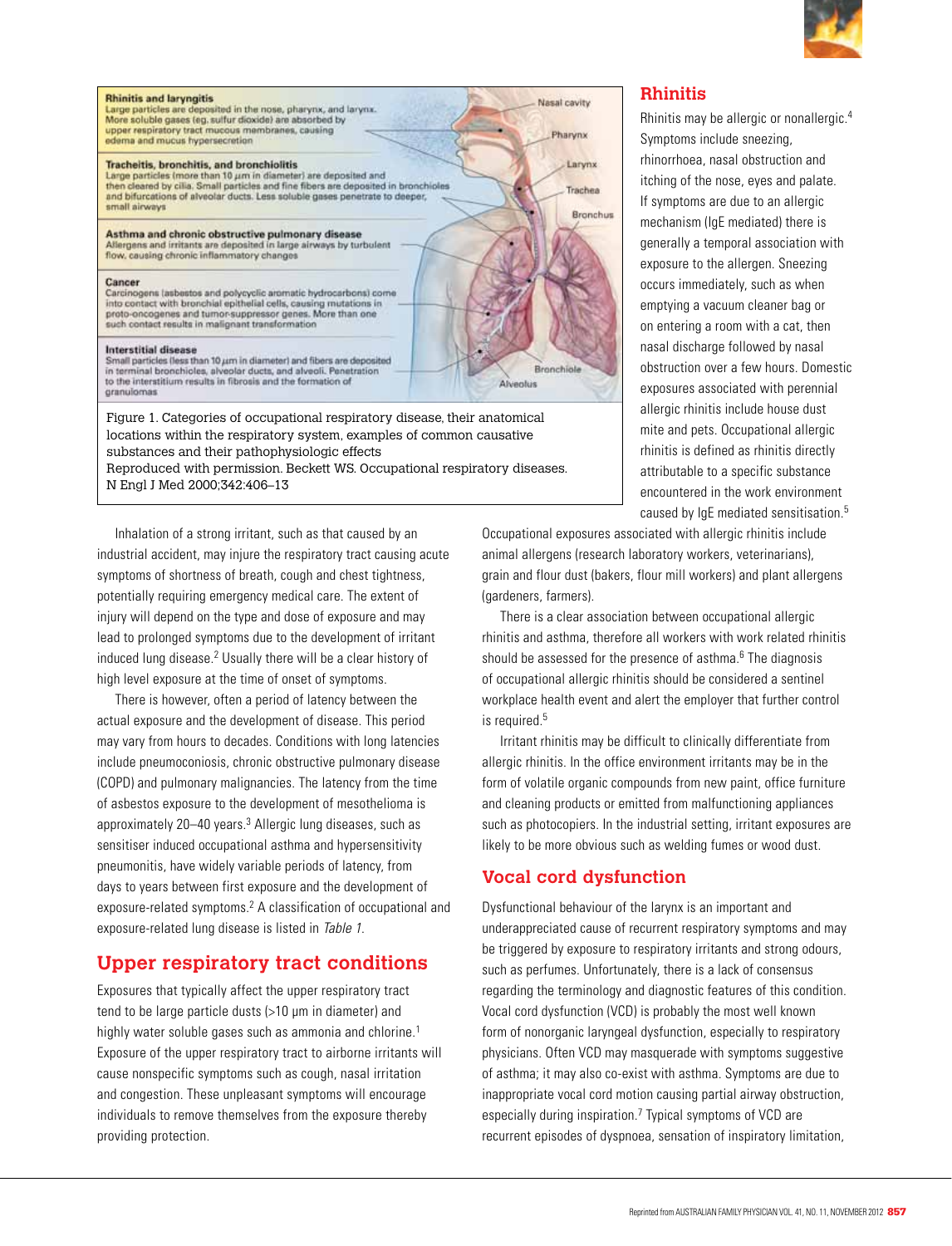

| Table 1. Classification of occupational and exposure associated lung disease <sup>13</sup> |                                                                                                                   |  |
|--------------------------------------------------------------------------------------------|-------------------------------------------------------------------------------------------------------------------|--|
| Disease category                                                                           | Representative causative agent                                                                                    |  |
| <b>Upper respiratory tract</b>                                                             |                                                                                                                   |  |
| • Nonspecific irritation                                                                   | • Irritant gases, fumes, dust                                                                                     |  |
| • Rhinitis - allergic and nonallergic                                                      | · House dust mite, pollens, animals                                                                               |  |
| • Upper airway dysfunction (vocal cord dysfunction,                                        | · Irritants, strong scents, emotional factors                                                                     |  |
| work associated irritable larynx syndrome)                                                 |                                                                                                                   |  |
| Airway disorders                                                                           |                                                                                                                   |  |
| • Occupational asthma                                                                      |                                                                                                                   |  |
| - sensitiser induced asthma/reactive airways<br>dysfunction syndrome                       | · Diisocyanates, wood dust, flour, animals                                                                        |  |
| $-$ irritant induced asthma                                                                | • Irritant gases, smoke                                                                                           |  |
| • Work exacerbated asthma                                                                  | · Irritants, fumes, exertion, cold air, emotion                                                                   |  |
| • Chronic bronchitis/COPD                                                                  | · Irritants, mineral dust, coal, fumes                                                                            |  |
| • Bronchiolitis                                                                            | • Diacetyl ('popcorn worker's lung')                                                                              |  |
| Acute inhalational injuries                                                                |                                                                                                                   |  |
| • Toxic pneumonitis                                                                        | • Inhalational accident                                                                                           |  |
| · Metal fume fever                                                                         | • Metal oxides                                                                                                    |  |
| • Smoke inhalation                                                                         | • Combustion products                                                                                             |  |
| <b>Hypersensitivity pneumonitis</b>                                                        | Bacteria, fungi, animal proteins                                                                                  |  |
| <b>Infectious disorders</b>                                                                | Bacteria (eq. legionella), tuberculosis, viruses                                                                  |  |
| Pneumoconioses                                                                             | Asbestos, silica, beryllium, coal                                                                                 |  |
| <b>Malignancies</b>                                                                        |                                                                                                                   |  |
| • Sinonasal cancer                                                                         | $\bullet$ Wood dust.                                                                                              |  |
| $\bullet$ Lung cancer                                                                      | • Asbestos, radon                                                                                                 |  |
| • Mesothelioma                                                                             | $\bullet$ Asbestos                                                                                                |  |
| Nonspecific building related illness                                                       | Volatile organic compounds, fungal endotoxin, inadequate                                                          |  |
| ('Sick building syndrome')                                                                 | air circulation                                                                                                   |  |
|                                                                                            | Adapted from Fishman AP, editor. Fishman's Pulmonary Diseases and Disorders. 4th edn. New York: McGraw Hill, 2008 |  |

throat tightness and cough. Frequently, episodes have a rapid onset and resolution.<sup>8</sup> Work-associated irritable larynx syndrome describes recurrent laryngeal symptoms associated with a specific workplace trigger.<sup>8</sup>

# **Occupational asthma**

Occupational asthma is the development of new onset asthma (or the recurrence of asthma) due to an exposure specific to a workplace.9 Occupational asthma is the most common occupational lung disease in developed countries. It is estimated that 15% of all adult onset asthma is due to workplace factors; contributing substantially to the burden of asthma in the general community.<sup>10</sup>

For further information, refer to a review previously published in the January/February 2010 issue of Australian Family Physician.<sup>11</sup>

## **Hypersensitivity pneumonitis**

Hypersensitivity pneumonitis (HP, or extrinsic allergic alveolitis) is a complex syndrome caused by an immunological reaction to an inhaled agent.<sup>2</sup> Acute HP may present with fevers, chills, malaise, cough and shortness of breath; mimicking an infective process. Symptoms of acute HP generally subside within hours or a few days of removal from the exposure. Chronic HP may present with features of pulmonary fibrosis such as dyspnoea. Identification of this condition requires a high level of suspicion and a careful exposure history. Some industries and exposure associated with HP include:<sup>4</sup>

- • farming ('farmer's lung', 'mushroom worker's lung')
- bird or poultry handling ('bird breeder/fancier's lung')
- • water-related contamination ('humidifier lung')
- grain processing (wheat weevil disease)
- plastics industry workers
- textile workers.

## **Exacerbation of lung disease due to exposures**

Workplace and environmental exposures may exacerbate preexisting respiratory disease. Asthma is a common condition that is influenced by environmental exposures. It has been estimated that work exposures worsen asthma control in 21% of adults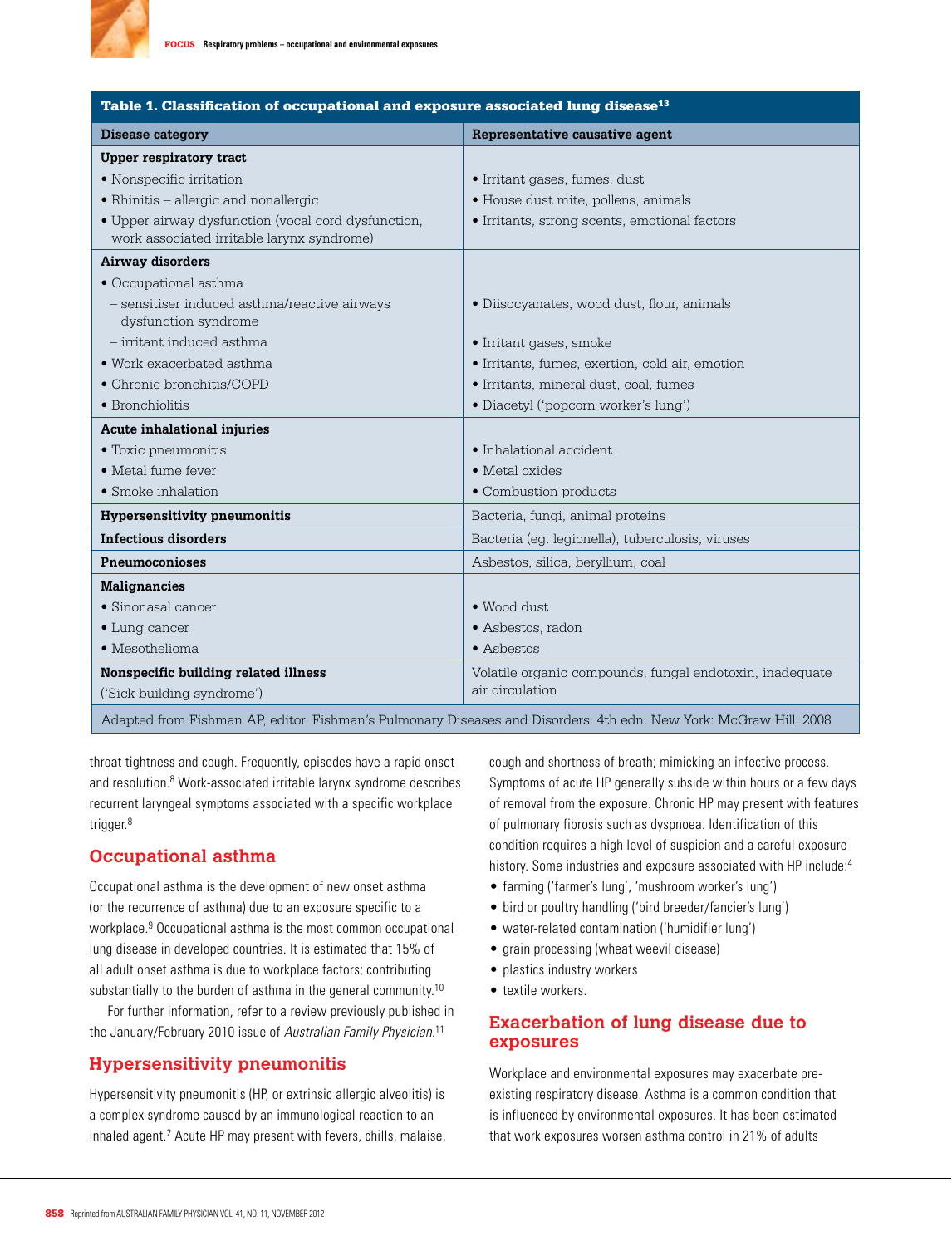

## Table 2. When when to consider workplace exposure as a cause of shortness of breath

New onset respiratory symptoms, eg. persistent cough, shortness of breath or wheeze

New diagnosis of a respiratory condition with known occupational or environmental causes, eg. hypersensitivity pneumonitis or mesothelioma

Assessment of an individual with increased susceptibility to the effects of exposure, eg:

- atopy, increases the risk of some allergic lung diseases such as sensitiser induced occupational asthma
- pre-existing respiratory conditions such as asthma or COPD that may impair defences to exposures

Worsening of a previously stable respiratory condition, eg. exacerbations of asthma or COPD

Presentation with temporal association of symptoms with exposure, eg. improvement of symptoms when away from the workplace

Working in a high risk environment, eg. bakery, animal facility, farm, chemical industry, mining

Presentation with any form of chronic lung disease, as nearly all respiratory conditions may be caused by exposures

Outbreak of similar symptoms or disease in a group with shared exposure, eg. Legionnaire disease, 'popcorn worker's lung' (bronchiolitis obliterans secondary to microwave popcorn butter flavouring, diacetyl)

with asthma.<sup>12</sup> Factors include irritants, exercise, cold or dry environments and emotional stress. The identification and management of these factors will assist in achieving asthma control. All patients with asthma should be questioned regarding symptom triggers and their domestic and work environments.

The presence of chronic respiratory diseases such as COPD, pulmonary fibrosis and bronchiectasis is likely to result in impairment of the respiratory tract defence mechanisms and therefore increased susceptibility to the effects of adverse exposures. The benefits of work to general health are becoming better appreciated and measures should be in place to allow people with chronic respiratory conditions to maintain an active work life without exposures exacerbating their lung disease. This will often involve good communication with an employer regarding a worker's needs.

# **Assessment and management of exposure related respiratory conditions**

To identify whether a respiratory problem may be due to an exposure, clinicians need to have a high index of suspicion and take an occupational and environmental history (Table 2, 3). If a patient presents with new onset respiratory symptoms it is useful

## Table 3. Taking an occupational and environmental history<sup>13</sup>

#### **General health history**

- Does the patient think symptoms/problem is related to any specific exposure?
- When was the onset of symptoms and how are symptoms related to exposures?
- Has the patient missed time from work due to symptoms and why?
- Prior respiratory problems
- Medications
- Smoking history

#### **Current or most relevant employment**

- Job/process
- Type of industry and specific work
- Name of employer
- Years employed

## **Exposure information**

- General description of job processes and hygiene of workplace
- Materials used
- Ventilation/exhaust systems
- Use of respiratory protection
- Are other workers affected?

## **Environmental nonoccupational factors**

- Smoking history
- Pets
- Hobbies

## **Specific workplace exposures**

- Fumes/dusts
- Gases
- Metals
- Solvents
- Infectious agents
- Organic dusts: cotton, wood
- Physical factors: exertion, cold, heat

## • Emotional factors: stress **Past employment**

- List jobs in chronological order
- Job title
- Exposures
- Military service

Adapted from Fishman AP, editor. Fishman's Pulmonary Diseases and Disorders. 4th edn. New York: McGraw Hill, 2008

to ask about recent changes in their environment, such as whether they have a new pet at home or if they have commenced a new job. It is also useful to ask whether symptoms improve when away from an exposure. Symptoms of recent onset occupational asthma may improve over a weekend but are more likely to improve over a week or